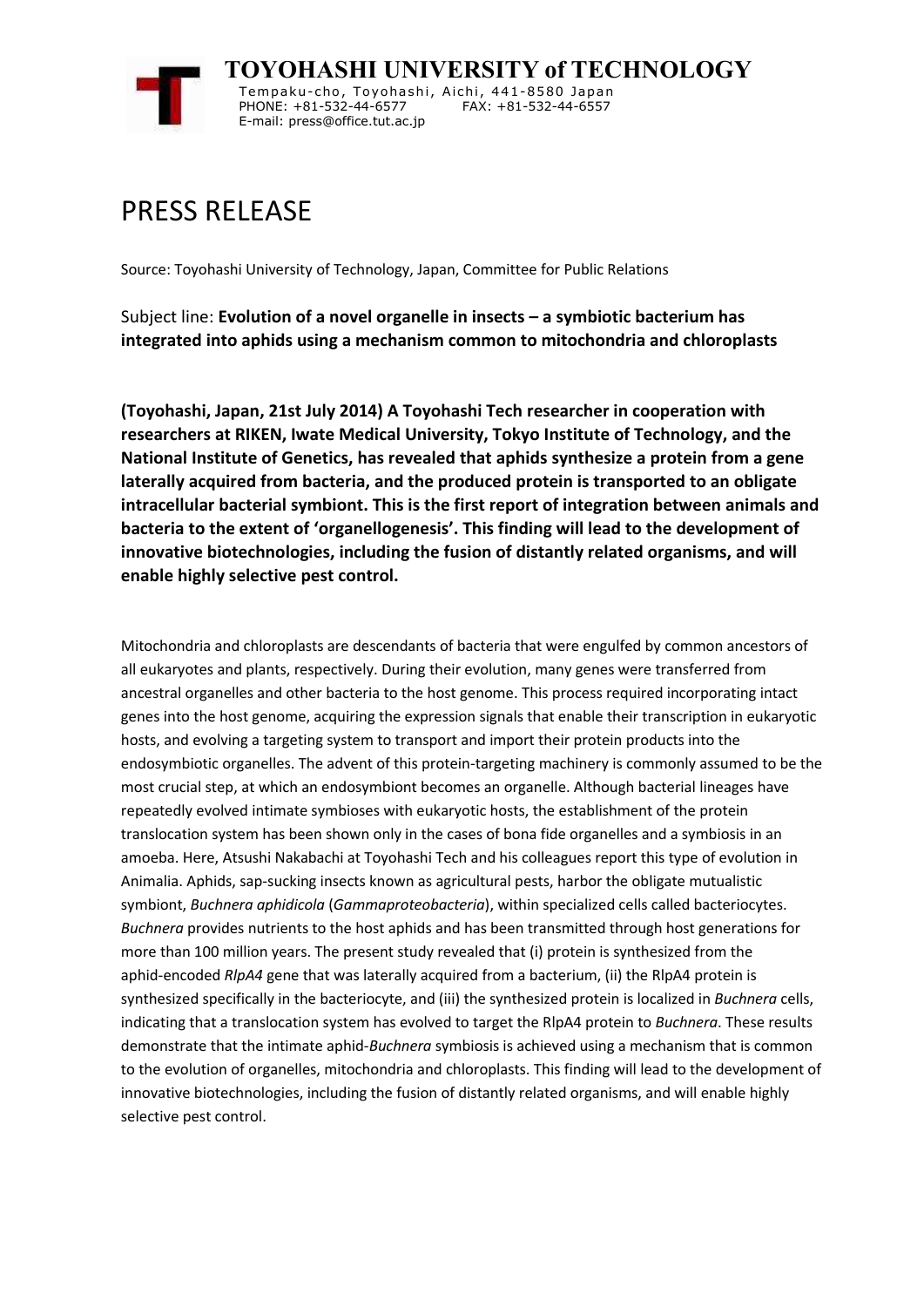

**TOYOHASHI UNIVERSITY of TECHNOLOGY**

Tempaku-cho, Toyohashi, Aichi, 441-8580 Japan PHONE: +81-532-44-6577 E-mail: press@office.tut.ac.jp

## Reference:

Authors: Atsushi Nakabachi<sup>1,2</sup>, Kinji Ishida<sup>3</sup>, Yuichi Hongoh<sup>4</sup>, Moriya Ohkuma<sup>2</sup>, Shin-ya Miyagishima<sup>5</sup> Title of original paper: Aphid Gene of Bacterial Origin Encodes a Protein Transported to an Obligate Endosymbiont

Journal, volume, pages and year: *Current Biology (Online published ahead of print, 21 July 2014)* Affiliation(s): <sup>1</sup>Electronics-Inspired Interdisciplinary Research Institute (EIIRIS), Toyohashi University of Technology, Toyohashi, Aichi, Japan, <sup>2</sup>Japan Collection of Microorganisms, RIKEN BioResource Center, Tsukuba, Ibaraki, Japan, <sup>3</sup>The Center for EM & Bio-Imaging Research, Iwate Medical University, Shiwa, Iwate, Japan, <sup>4</sup>Graduate School of Bioscience and Biotechnology, Tokyo Institute of Technology, Meguro, Tokyo, Japan, <sup>5</sup>Center for Frontier Research, National Institute of Genetics, Mishima, Shizuoka, Japan Website: http://www.eiiris.tut.ac.jp/





Figure 1. Aphids show integration with bacteria to the extent of 'organellogenesis'



Figure 2. The aphid-encoded bacterial gene *RlpA4* is specifically expressed in the maternal bacteriocyte, and the protein product is transported to *Buchnera*. (A) Domain structure of the aphid RlpA4 protein. (B) Detection of RlpA4 protein using immunoblot analysis. B, maternal bacteriocyte; G, midgut; H, head; E, embryo. (C to E) Immunofluorescence localization of RlpA4 protein (green signal). (C) Localization of RlpA4 in the aphid body. mb, maternal bacteriocyte; e, embryo; eb, embryonic bacteriocyte. (D) Localization of RlpA4 in the maternal bacteriocyte. n, nucleus; b, *Buchnera*. (E) Localization of RlpA4 in the *Buchnera* cell. (F) Localization of RlpA4 in the *Buchnera* cell as observed with immunoelectron microscopy. Arrows highlight some of the signals. Arrowheads indicate the cell envelope of *Buchnera*. (G) The mechanism shown to be common to the aphid-*Buchnera* symbiosis and the evolution of organelles.